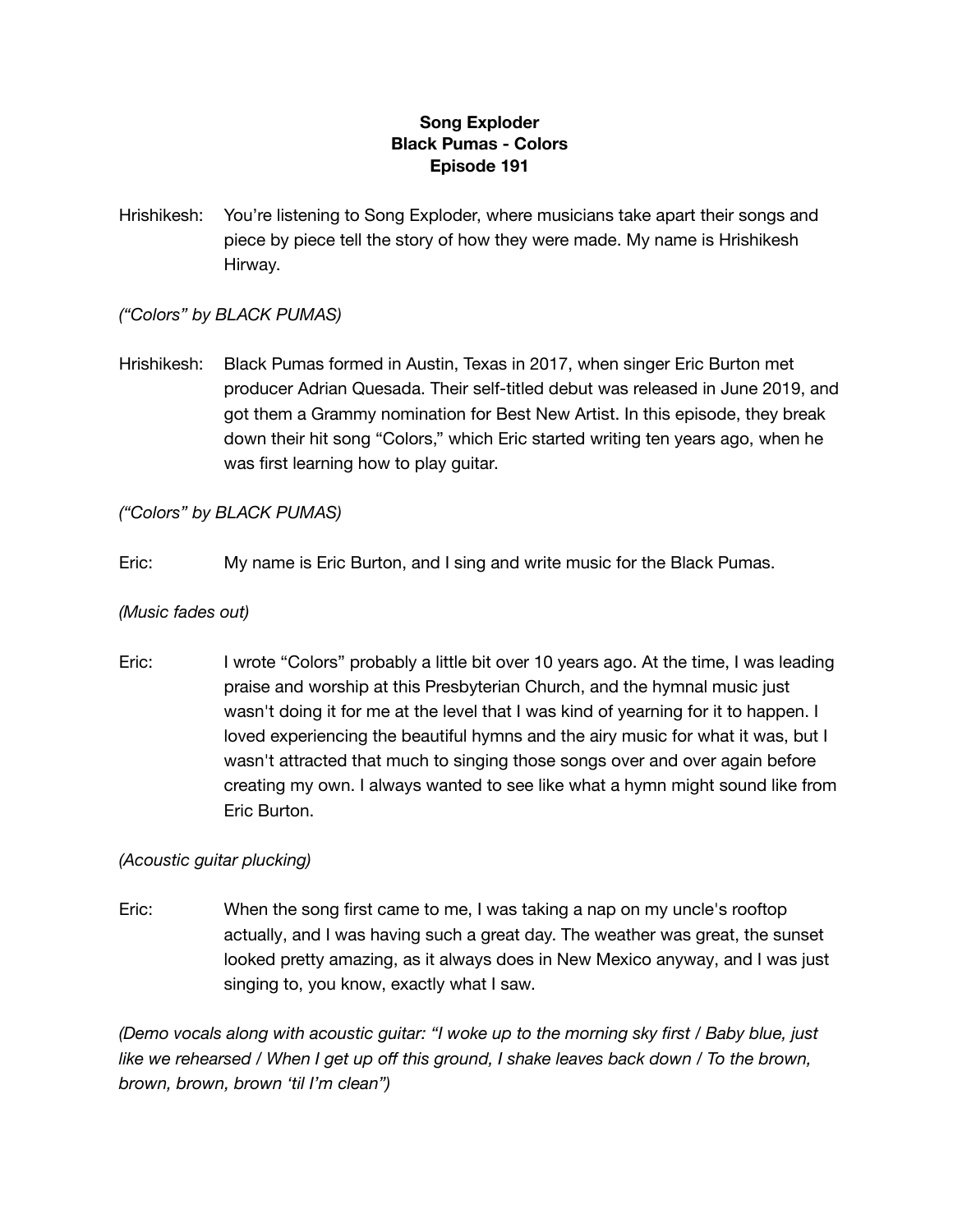Eric: The sky there is amongst some of the most beautiful skies I've ever seen in my entire life. I was just trying to speak to, you know, to what helped me to feel connected to God, and to my higher self.

*(Demo vocals along with acoustic guitar: "With all my favorite colors / All my favorite colors / My sisters and my brothers, they see 'em like no other / All my favorite colors")*

- Eric: It was just a classical guitar and vocals before meeting Adrian Quesada, when I moved to Austin.
- Adrian: My name is Adrian Quesada, guitarist and producer of Black Pumas. We met in 2017. At the time I had recorded a bunch of instrumentals that I wanted somebody to write songs to but I had been asking a lot of friends around the world like, "Hey, I want to start this thing and I want to kind of work with somebody who would be a singer and a songwriter, yada, yada." And people would kind of throw out names and email me suggestions.
- Eric: We met through a mutual friend of ours, his name is Brian Ray.
- Adrian: I said, "Do you know anybody?" Because he's a producer himself, and he was like, "Oh yeah, yeah, you got to try Eric Burton." And I remember him saying like, "That's the best singer I've ever worked with."
- Eric: I was doing solo gigs around town and I had worked with a few other people before and I just really wasn't finding the sound that I really wanted. So I started building my own studio, and I just started learning how to do it myself. And so during that time, I'm like, "Man, I don't know if I want to talk to any more producers, man." I don't know who this guy is but I ended up looking up Adrian's track record and I realized that it would have been kind of silly not to hit him back. So I did.
- Adrian: At first, he came in here writing songs to these instrumentals that I had.
- Eric: And once we came together and we started recording, I think we both just found that we just loved doing it together.
- Adrian: We kind of looked at each other like, "Man, there is musical chemistry here for sure." And that's when we kind of became Black Pumas.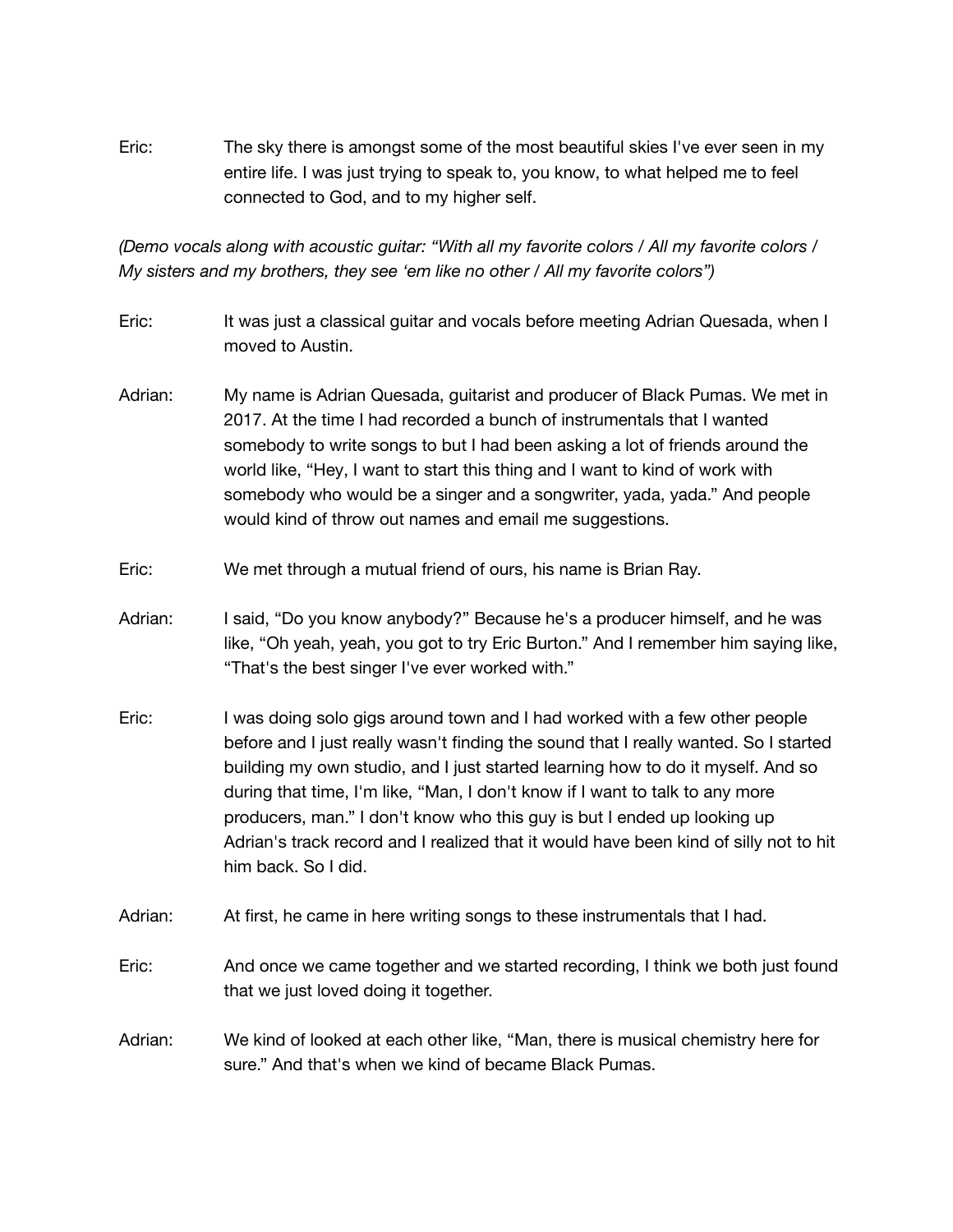- Eric: Then I started sharing with him like, "Hey, I've got a catalog of material here actually." But I didn't share it with him at first, I'm like, "Oh, maybe I think I'm going to save "Colors" for me." And I just realized that, "Hey, if this guy is as passionate and loves the music as much as I do, and if "Colors," you know, is fitting for this project that we're starting together, then by all means man," I just gave him full access.
- Adrian: I do remember the day that he pulled it out and played that, it was just like this, "Oh crap," reaction that I had.

*(Demo vocals along with acoustic guitar: "all my favorite colors, colors, colors / Got all my favorite colors, colors / All my favorite colors / My sisters and my brothers / All my favorite colors, child")*

Adrian: My initial reaction was like, "That's a hit." You know and that sounds like a cliché producer guy in a music biopic, but I mean that was what I heard. I'm like, "Oh my god, that's like a song that you hear once and you're singing it back."

# *(Electric guitar)*

Adrian : We recorded it in my studio here in Austin, Texas. Eric played electric guitar on that.

# *(Electric guitar continues)*

Adrian: Something that Eric doesn't quite get enough credit for sometimes is the way he plays guitar. There's so much nuance and rhythmic feeling in the way he plays and it's so unique. And I remember telling people like, "His rhythm guitar part at the beginning is a hook already so we can't like step all over that. You know, we have to spread out that arrangement to let that breathe." So Steve, our drummer, came up with this super sparse beat.

# *(Drums)*

Adrian: I remember myself and our keyboard player, we're just doing like downbeat chords just to like really let his guitar part breathe.

# *(Electric guitar along with keyboard)*

Adrian: So we're just providing like rhythmic bounce.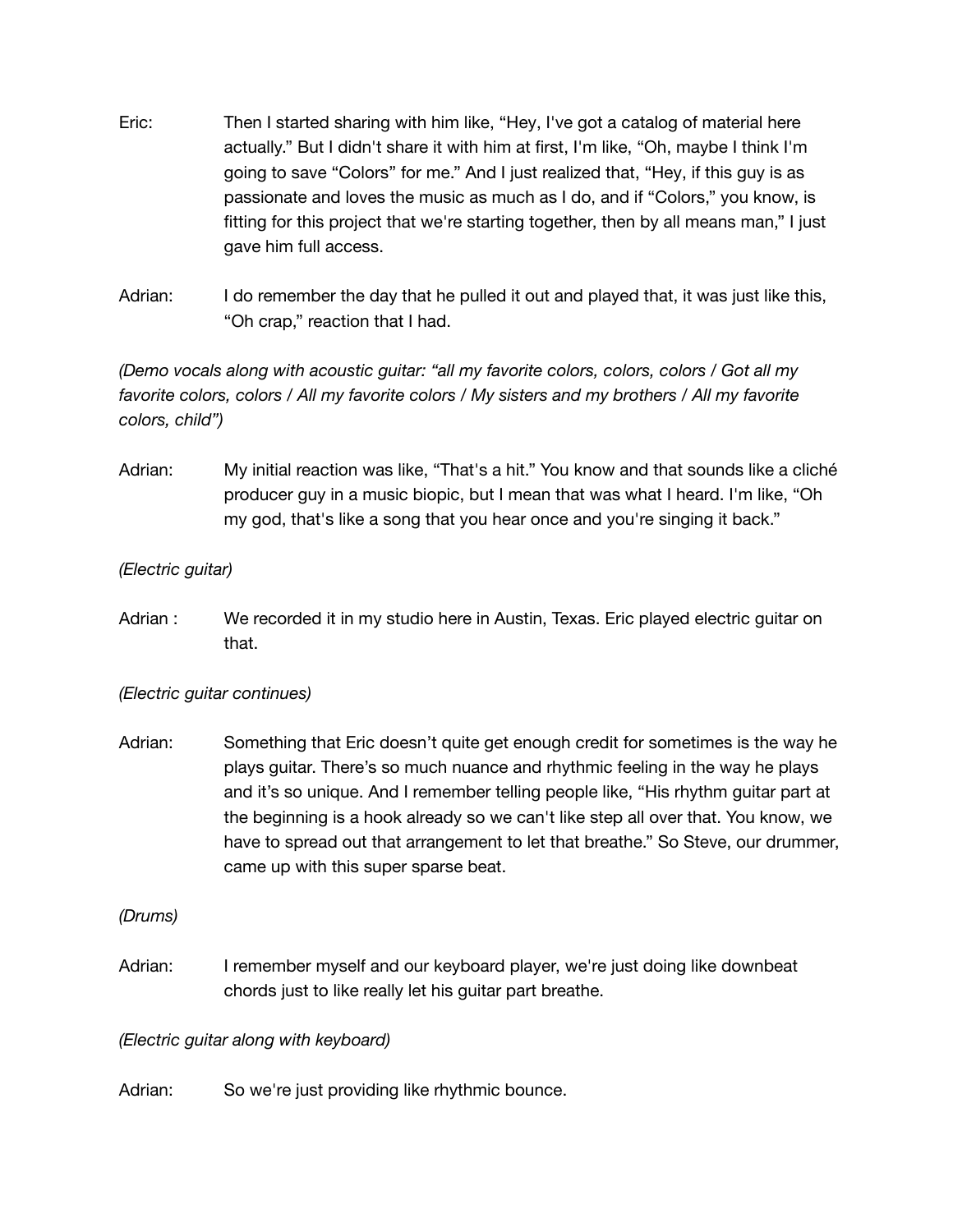# *(Drums join)*

Adrian: But there's something about electric piano and two guitars that sometimes, frequency-wise, they're kind of swimming in the same area.

#### *(Electric guitar along with keyboard)*

Adrian: So it's hard for one to cut through and I really wanted it to cut through. I used to really like the way he played on acoustic guitar so I remember telling him like, "Man, we should go re-record that and see what it does." So we went and re-recorded the acoustic guitar, and that's the guitar that's on there.

*(Second verse vocals along with acoustic guitar and electric guitar: "Now take me to the other side / where the baby blues birds fly")*

Eric: When you take me to the other side, the other side can mean from light to darkness or from happiness to sadness. And when you got the blues, you just got the blues. And so, I want to be taken to the other side where the baby blues birds fly to encourage them that in gray clouds and white walls, blue skies, we're going to fly, so feel alright.

*(Second verse vocals along with acoustic guitar, keyboard and drums: "In gray clouds, or white walls, or blue skies / We gon' fly, feel alright")*

Eric: And this is what it sounds like when we feel alright.

*(Second verse vocals along with keyboard: "And we gon', ooh-ooh, ooh-ooh, ooh-ooh, oof, yeah / They sound like ooh, ooh-ooh, ooh-ooh, ooh, yeah")*

Adrian: That ooh-ooh, ooh-ooh part, that I'm not even going to try to sing, the strings pluck it as well.

*(Second verse vocals along with strings plucks: "And we gon', ooh-ooh, ooh-ooh, ooh-ooh, oof, yeah / They sound like ooh, ooh-ooh, ooh-ooh, ooh, yeah")*

Adrian: I didn't know for sure if we were going to add strings to "Colors." But I had strings on the initial instrumentals before I even met Eric. And you know, I definitely wanted to have somewhat consistent sonic tonal palette on the whole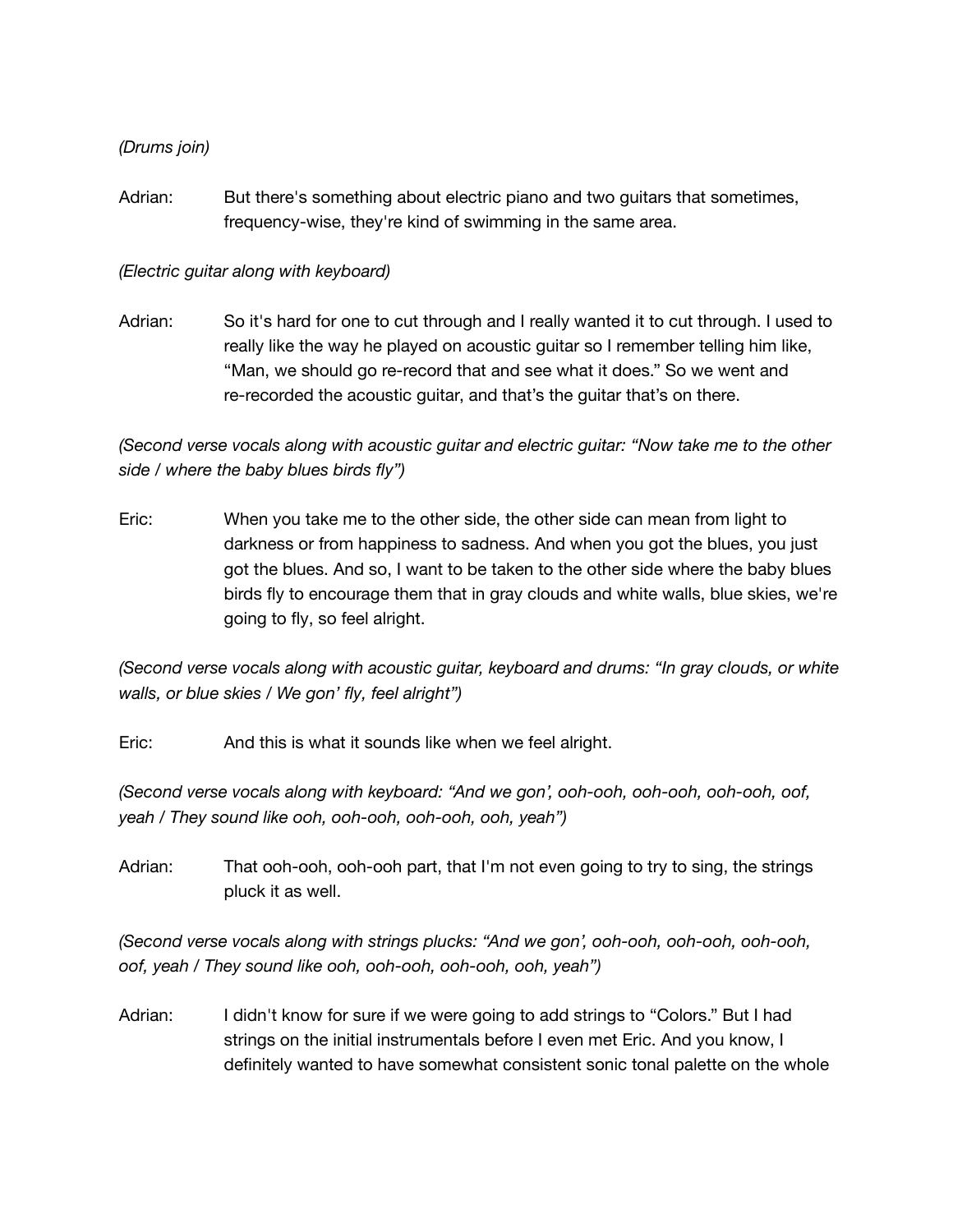album, and we were on tour in Colorado, and I remember we went and found a studio and we went and added violin.

*(Violins)*

Adrian: The very beginning of the song where he says, "I woke up to the morning sky first," there is a little trinkle like [*Adrian mimics a trinkle sound*], you know, little Wurlitzer part that I ran through my Roland space echo, which is a tape delay. Because he always told me the story of how he wrote it and I imagined him literally waking up and lighting this like smoke offering to the gods. I thought I was doing the coolest thing of all time, but nobody ever notices it.

Hrishikesh: [Laughter]

*(First verse vocals along with processed Wurlitzer: "I woke up to the morning sky first / Baby blue, just like we rehearsed")*

Adrian: He's a great improviser, you know, and there's something that like these little kind of in between yells that he does

*(Instrumental break vocals: "Closer / love machine")*

Adrian: There's really like a lot of magic in those because they were in the moment, you know, they weren't like, that wasn't scripted.

*(Chorus vocals, consisting of Eric and The Soul Supporters: "All my favorite colors, right / All my favorite colors, yes, ma'am / My sisters and my brothers see 'em like no other / All my favorite colors")*

- Adrian: Angela Miller was a backup singer and she was part of a group called The Soul Supporters, which is her and Lauren Cervantes. So like we brought Lauren in as well to have two voices.
- Eric: To have the ladies sing the chorus part with me, that choir sound, oh my goodness. Because of where the song came from in the first place, it was just so appropriate to have those black voices singing in a way that was reflective of what I would hear in church sometimes.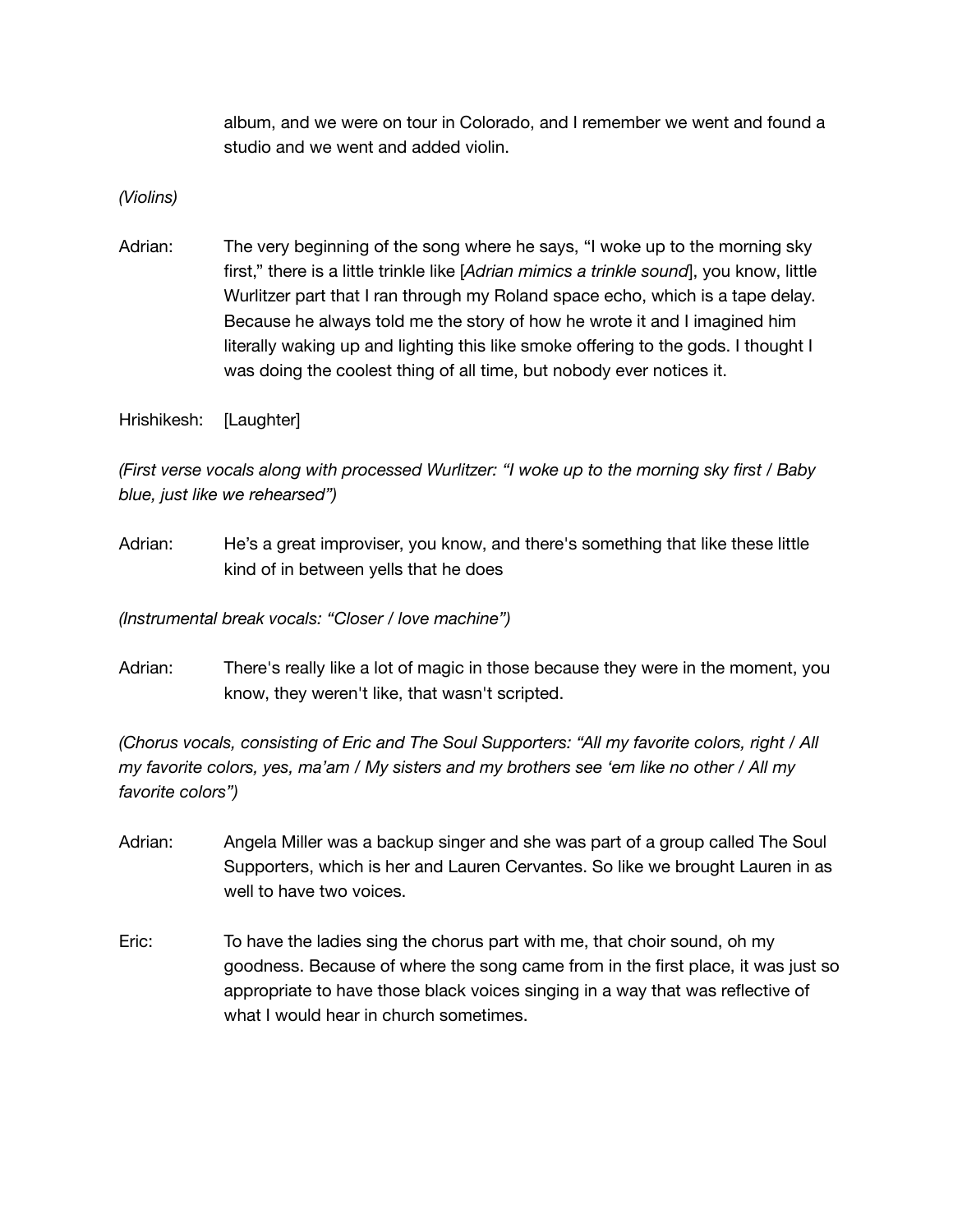*(Post-chorus vocals, consisting of Eric and The Soul Supporters: "It's a good day to be, a good* day for me / A good day to see my favorite colors, colors / My sisters and my brothers, they *see 'em like no other / All my favorite colors")*

Adrian: I remember Angela one time at a rehearsal, she would sing that and she said to me like, "This is church." She was like, "I sing that and I feel like, you know, the spiritual moment."

*(Organ)*

Eric: I would say that my love for songwriting definitely started in the church. And I'd have to blame that on my family, for sure, when I was younger, I didn't like going. I didn't want to go to church, I didn't want to go to choir, and then I saw that my little brother was getting candy because he was in the choir, and the older women thought he was just so cute. It encouraged me just to kind of give in to my grandma's request. And when I did, the praise aspects of it was always my favorite part of it. Because when you're in song and you're trying to reach that state of bliss that is coming from wanting to reach something a little bit higher, to grasp something that you can't quite put into words, that was developed in my songwriting, was my earnestness to grasp that thing that I knew I would never fully comprehend.

# *(Acoustic guitar)*

Eric: When I wrote "Colors," it started with me trying to get to God myself. But then it was to see about how I could connect universally with everyone from all walks of life.

# *(Strings join acoustic guitar)*

Eric: Because it's not an exclusive thing. To me, God is the poetry in nature. All of these things that we experience, that we take in with all of our senses,

*(Acoustic guitar ends)*

*(Strings continue)*

Eric: that is God to me.

*(Strings end)*